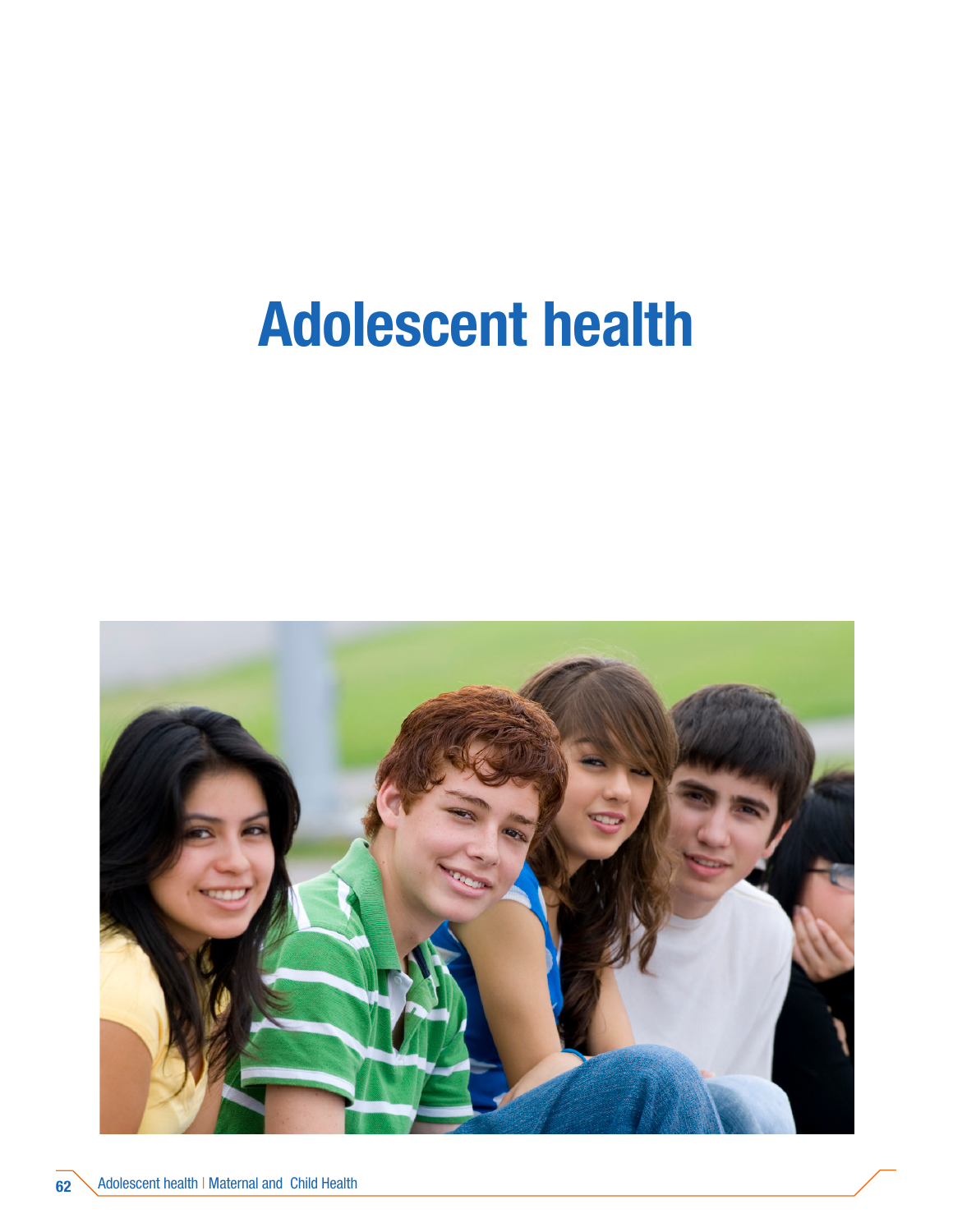## Adolescent health

## Key indicator: Adolescent depression

#### Indicator details:

| » Definition: | Percent 11th-graders who felt sad or hopeless almost every<br>day for more than two weeks during the previous 12 months                |
|---------------|----------------------------------------------------------------------------------------------------------------------------------------|
| » Numerator:  | Number of 11 <sup>th</sup> -graders who felt sad or hopeless almost every<br>day for more than two weeks during the previous 12 months |

» Denominator: Number of 11th-graders

Significance of indicator: Depression is defined as a period of two weeks or longer during which there is either depressed mood or loss of interest or pleasure. It reflects a change in function such as problems with sleep, eating, energy, concentration and self-image.

Adolescents' developing brains, coupled with hormonal changes, make them more prone to depression. Between 20% and 30% of adolescents have at least one major depressive episode before they reach adulthood. In 2015, an estimated 3 million adolescents aged 12 to 17 in the United States had at least one major depressive episode. (51) Between one-quarter and one-third of adolescents forgo needed mental health care as they either lack access, adequate insurance coverage, stable living conditions, confidentiality or a combination of these factors. (51) As a result, untreated depression may lead to poor school performance, school dropout, strained family relationships, involvement with the child welfare or juvenile justice systems, substance abuse, and engaging in risky sexual behaviors. (52) Considering that suicide is the third leading cause of death in adolescents and young adults, adolescent depression is a major

public health issue that needs to be systematically addressed.

Status in Oregon: The percentage of 11th-graders in Oregon with selfreported depression increased between 2009 and 2015, from 20.9% to 29.0%.In 2015, the rate of self-reported adolescent depression in the United States was slightly higher than that in Oregon. (Please note that Oregon data only include 11th grade, while U.S. data include ninth to 12th grade; therefore, interpret the difference with caution.)

#### Depression among Oregon 11th graders and United States 9th–12th graders, 2015



*Data source: National Center for Education Statistics*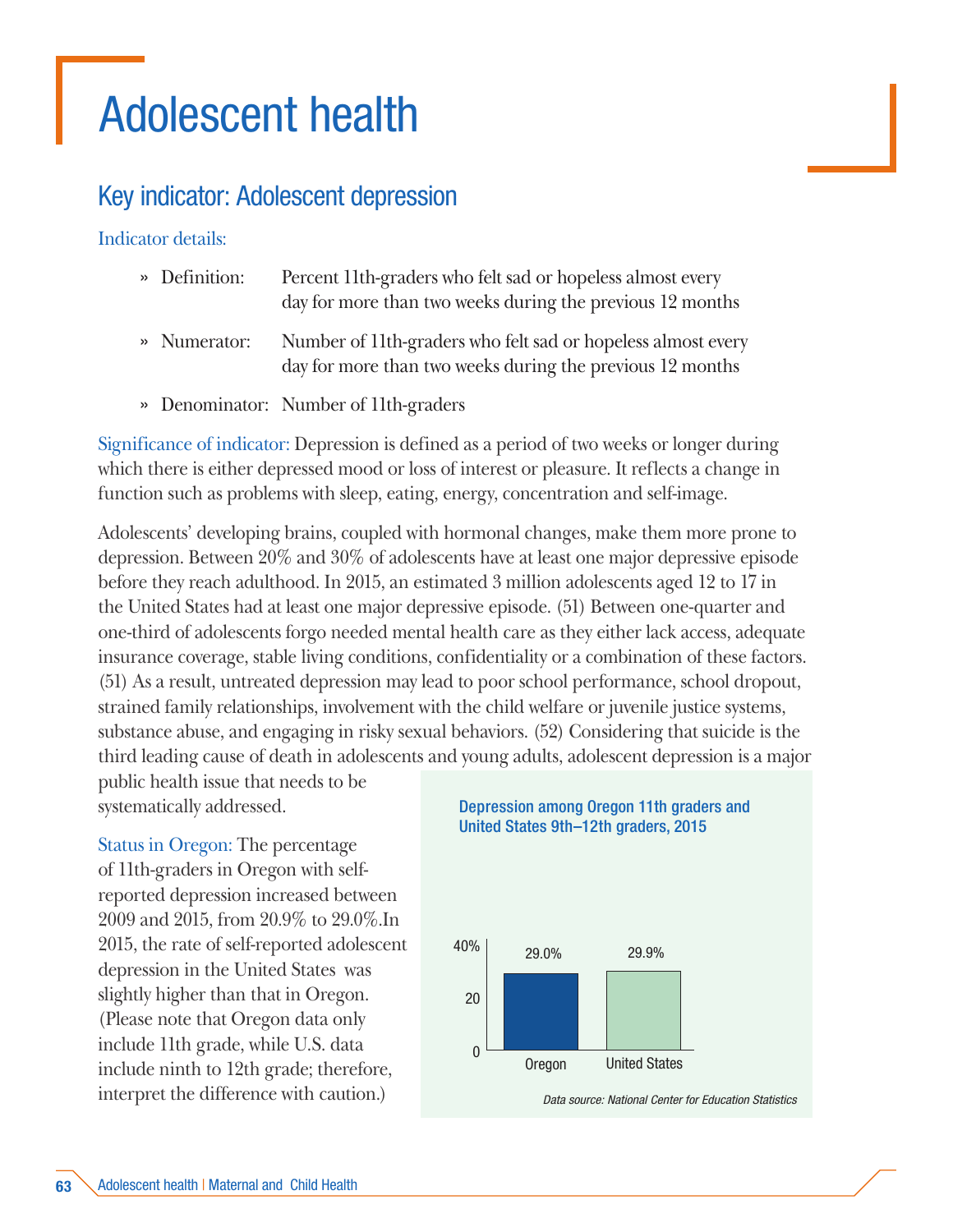Disparities in Oregon: Compared to 11th-grade non-Hispanic Whites, a higher percent of non-Hispanic American Indian/Alaska Native, non-Hispanic Native Hawaiian/ Pacific Islander, non-Hispanic of two or more races , and Hispanic 11th-graders report depression. A lower percent of non-Hispanic Black and non-Hispanic Asian 11thgraders report depression, as compared to non-Hispanic Whites.



#### $\overline{0}$ 10 20 30 40 50 Two or more Hispanic Hawaiian/Pacific races, Non-Hispanic **Native** Islander, Non-Hispanic Asian, Non-Hispanic American Indian/Alaska Native, Non-Hispanic Black, Non-Hispanic White, Non-Hispanic 28.0% 35.5% 18.2% 26.1% 32.1% 33.7% 31.0% Depression among 11th graders, by race/ethnicity, Oregon, 2015

*Data source: Oregon Healthy Teens Survey*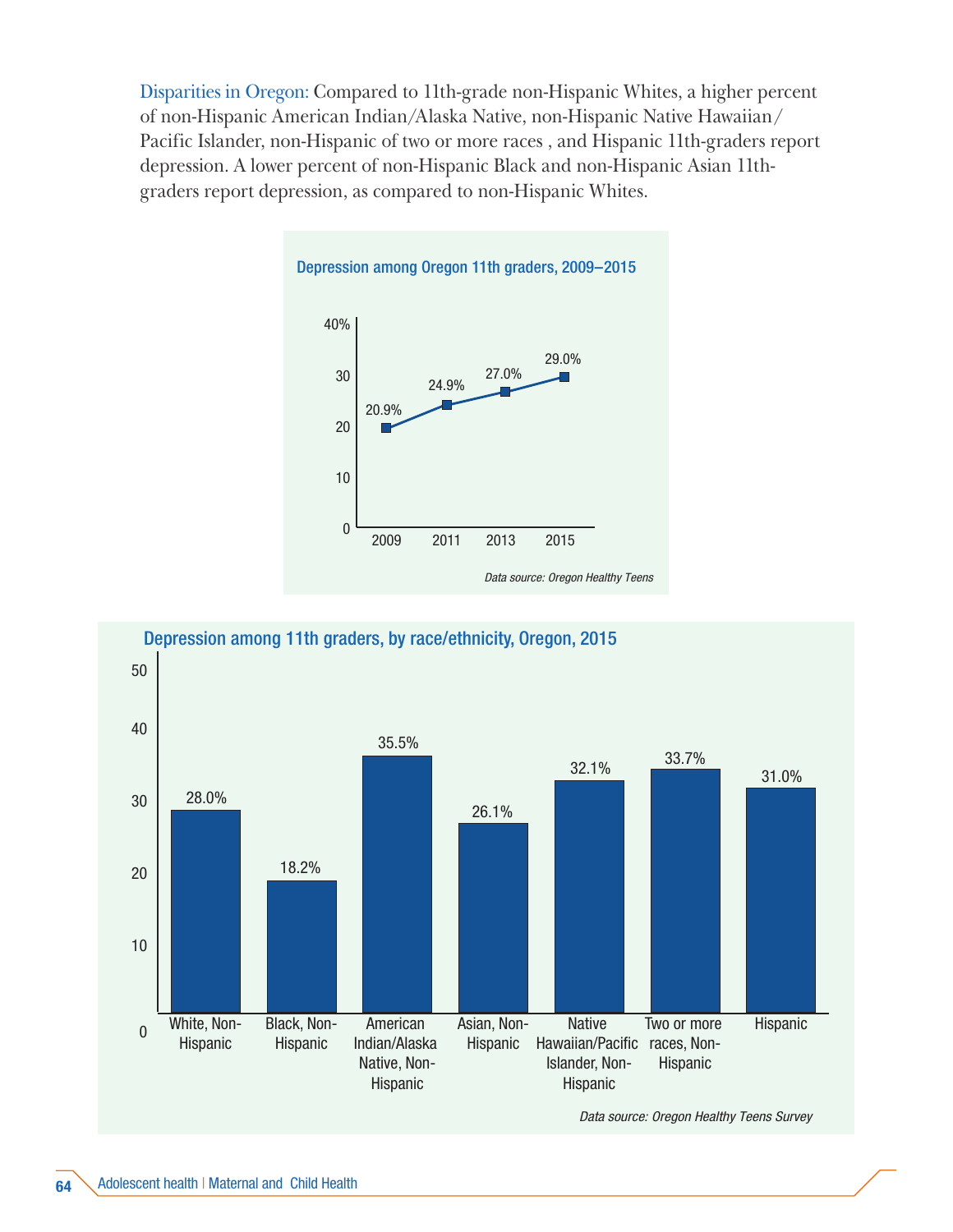## Key indicator: Adolescent well visit

Indicator details:

- » Definition: Percent of 11th-graders with a preventive medical visit in the past year
- » Numerator: Number of 11th-graders, with a preventive medical visit in the past year
- » Denominator: Total number of 11th-graders

Significance of indicator: Adolescence is one of the most dynamic periods of development—a transitioning to increased independence from parents and guardians. While most adolescents enjoy good health, physical, psychological and social changes during this period call for a unique approach to health care. (53) Health behaviors established in adolescence tend to persist into adulthood, and many chronic diseases first emerge in this age group.

Preventing initiation of high risk and harmful behaviors such as smoking and promotion of healthy behaviors such as physical activity during adolescence can have long-term effects into adulthood. (54) Receiving health care services, including annual adolescent preventive well visits, helps adolescents adopt or maintain healthy habits and behaviors, avoid health damaging behaviors, manage chronic conditions and prevent disease. (55)

Status in Oregon: The percent of adolescents aged 12 to 17 years receiving a preventive medical visit was lower in Oregon than in the United States as a whole (74.2% v.s. 81.7%). However, the percent of 11thgraders in Oregon with a well visit in the past 12 months steadily increased from 2009 to 2015 (53.2% to 61.5%).

Disparities in Oregon: Compared to non-Hispanic Whites, a higher percent of non-Hispanic 11th-graders with two or more races report a well visit in the last 12 months. All other race/ethnicity groups have a lower percent of 11th-graders reporting a well visit in the last 12 months, as compared to non-Hispanic Whites.





*Data source: National Survey of Children's Health*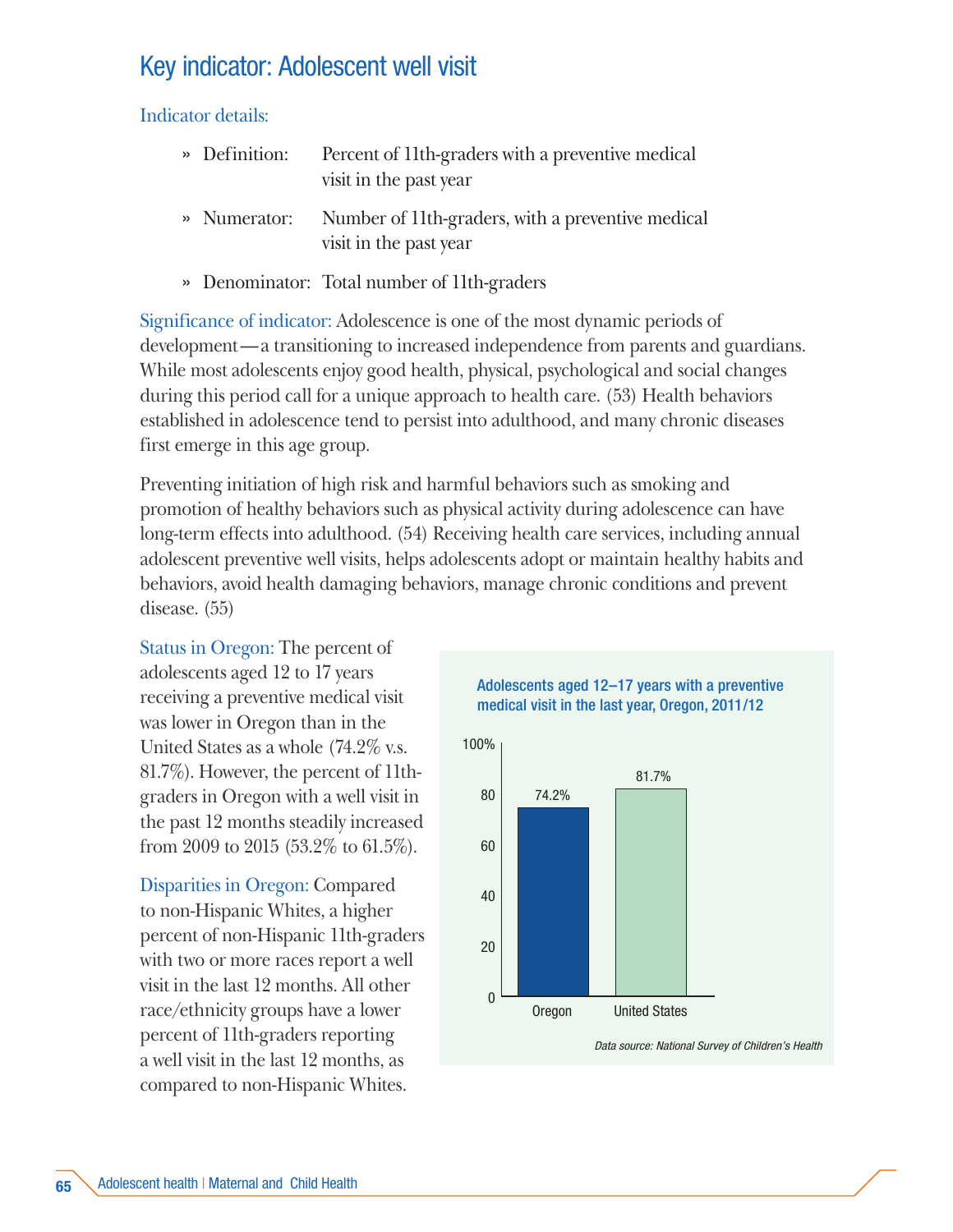

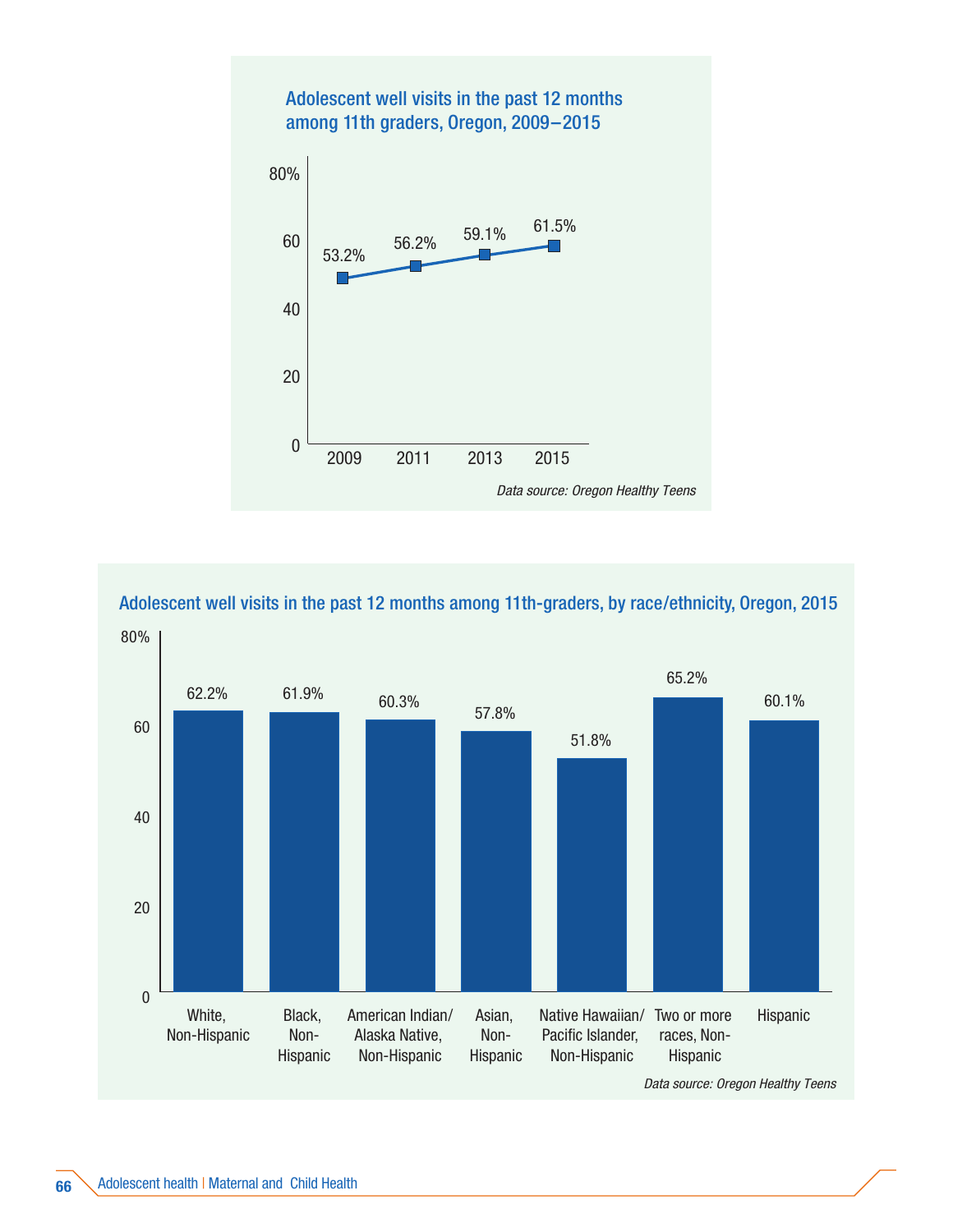## Key indicator: High school graduation rate

Indicator details:

| » Definition: | High school graduation rate (four year cohort) as measured by<br>the Adjusted Cohort Graduation Rate |
|---------------|------------------------------------------------------------------------------------------------------|
| » Numerator:  | Number of students who graduate in four years with a regular<br>high school diploma                  |
|               | » Denominator: Number of students who form the adjusted cohort for the<br>graduating class           |

Significance of indicator: Health and education are inextricably intertwined, and a lack of education is one of the social determinants of poor health. Although education is highly correlated with income and occupation, evidence suggests that education exerts the strongest influence on health and is associated with lower death rates and levels of risky health behaviors.

For example, the more schooling people have, the more money they earn, enabling them to purchase better housing in safer neighborhoods, healthier food, better medical care and health insurance. Furthermore, education enables people to access health information, acquire social support, strengthen social support and gain a sense of control over their lives. (56)

Unfortunately, 1.2 million students drop out of high school each year in the United States with poor and minority students most at risk for dropping out. (57) This indicator only includes data for adolescents attending public high schools, as data from private schools are unavailable.

Status in Oregon: The adjusted cohort high school graduation rate in Oregon was lower than the national rate in the 2014/15 school year (73.8% vs. 83.2%). In Oregon, the adjusted cohort high school graduation rate steadily increased between the 2008/09 and the 2015/16 school year, from 66.2% to 74.8%.

Disparities in Oregon: In Oregon, the highest high school graduation rates are among Asian non-Hispanic (88.0%) and White non-Hispanic (76.6%) students. The lowest rates among American Indian/Alaska Native non-Hispanic (56.4%) and Black non-Hispanic (66.1%) students.